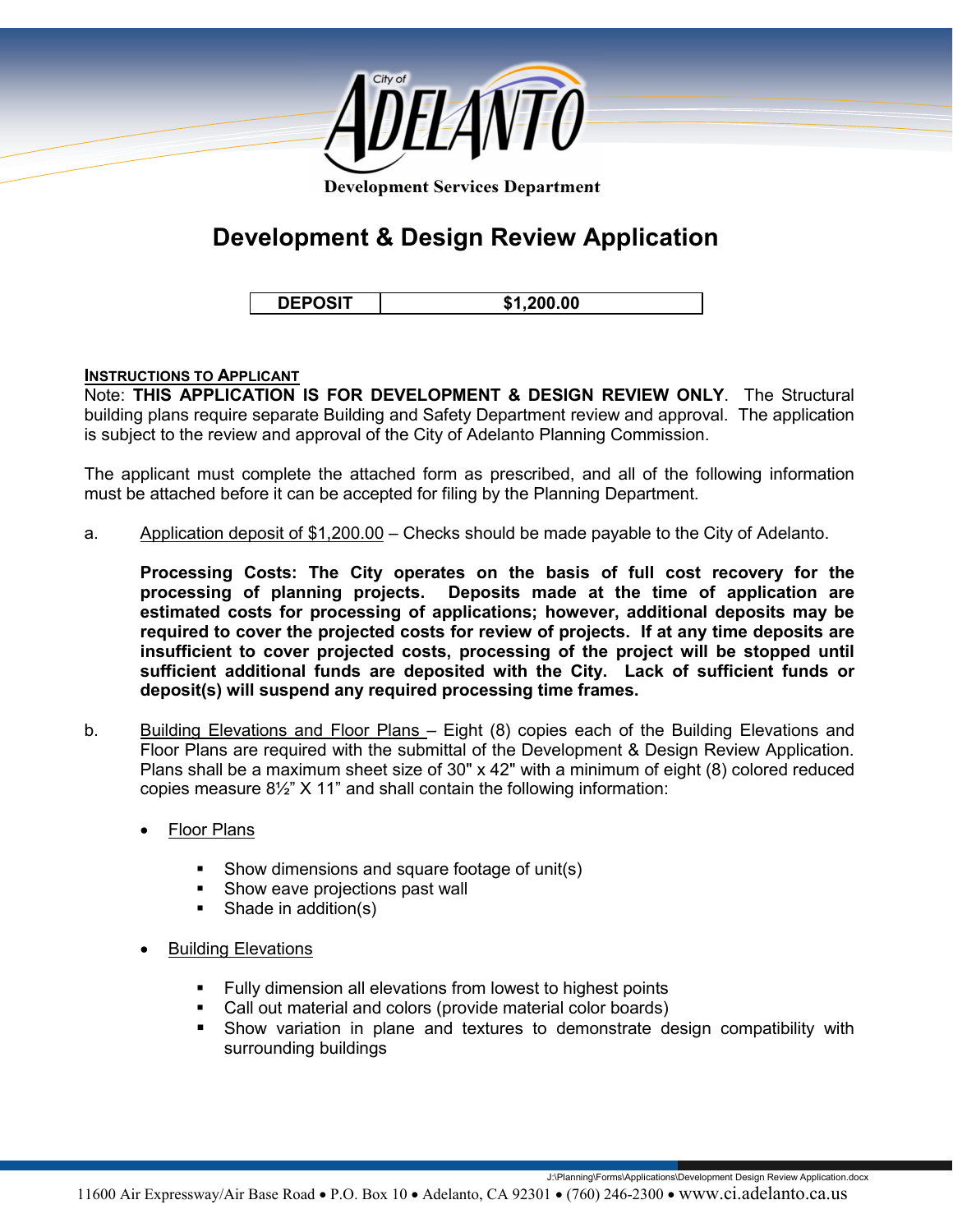#### REQUIRED PROPERTY OWNER(S) NOTIFICATION INFORMATION

#### THE FOLLOWING ITEMS WILL BE REQUIRED.

- 1. THREE identical packages to be inserted in separate 8  $\frac{3}{4}$  x 11- $\frac{1}{4}$  manila envelopes. These envelopes shall indicate the case number and the word "labels", and shall contain the following:
	- a. One typed set of gummed labels indicating all: the Assessor's Parcel Numbers, property owner(s) name(s) and the mailing addresses that are within a 300-foot radius (700 feet if the site is 20 acres or more) of the exterior of their proposed project (this list shall be ascertained from the last equalized assessment roll).
	- b. One label each for the owner/applicant/engineer.
	- c. A photocopy of the aforementioned labels.
- 2. Two additional typed sets of gummed labels each for the applicant, owner, engineer, and representative with their mailing addresses. Do not include duplicate sets where applicant and owner, etc. are the same. These should be inserted in a letter-sized envelope and stapled to the *outside* of one of the large manila envelopes mentioned in item 1 above.
- 3. A 300-foot radius map on assessor's map pages, which clearly shows the Assessor's Parcel Numbers for each affected parcel.



### **PROPERTY OWNERS CERTIFICATION**

|                                               | certify that on  | the |
|-----------------------------------------------|------------------|-----|
| (Print name)                                  | (month-day-year) |     |
| attached property owners list was prepared by |                  |     |

(Print company or individual's name)

pursuant to application requirements furnished by the City of Adelanto, Department of Planning & Community Development. Said list is a complete and true compilation of owner of the subject property and all other owners within 300 feet of the property involved in the application and is based upon the latest equalized assessment rolls.

I further certify that the information filed is true and correct to the best of my knowledge. I understand that incorrect or erroneous information may be grounds for rejection or denial of the application.

| <b>NAME</b>      | TITLE       |
|------------------|-------------|
| <b>ADDRESS</b>   |             |
| <b>PHONE</b>     | <b>FAX</b>  |
| <b>SIGNATURE</b> | <b>DATE</b> |